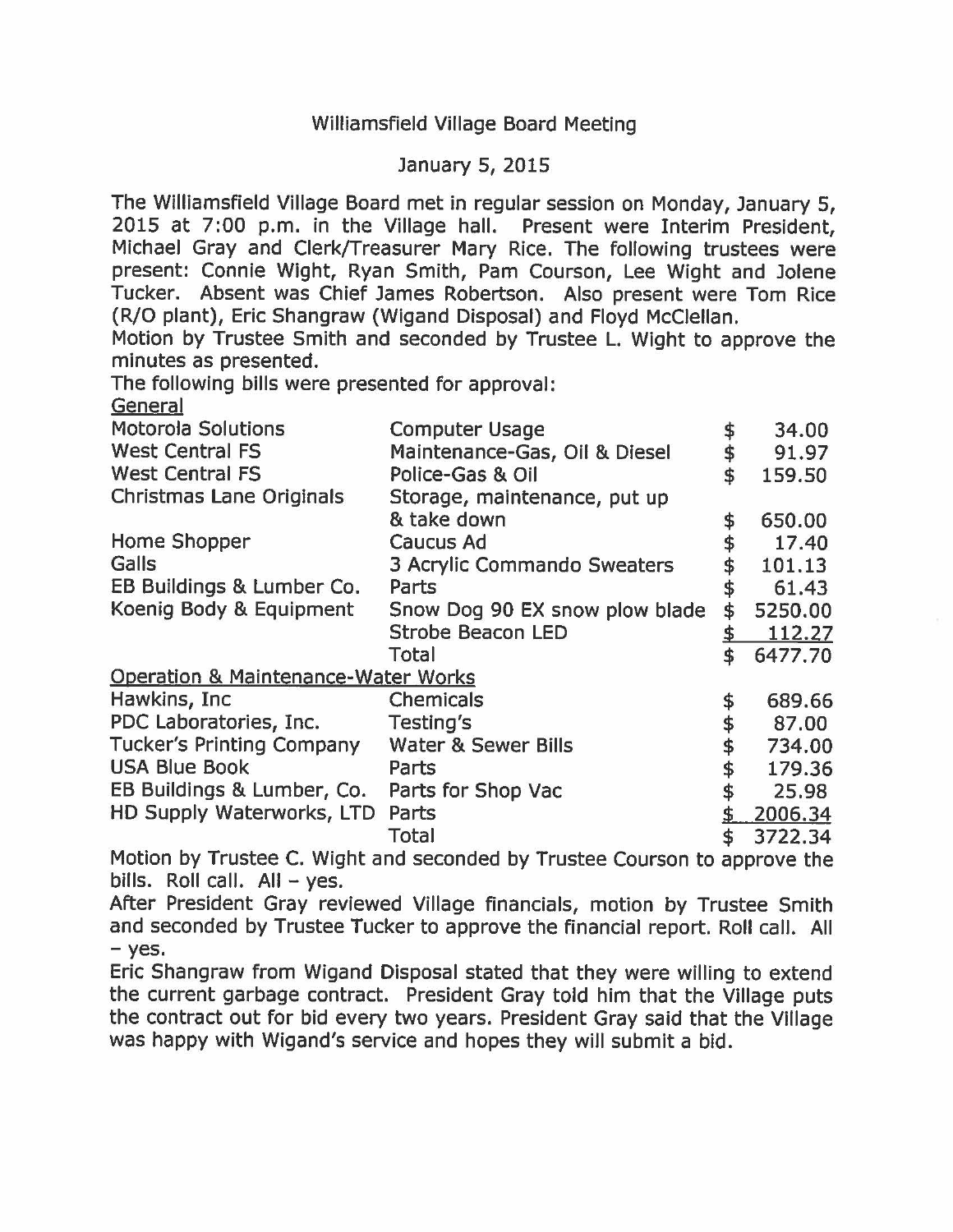Floyd McClellan told the Board our police officers have sometimes been parking on the ramp at the former gas station and blocking the view of the highway when you are coming from the east.

Floyd understands the Board In going over the ordinances and updating them. He hopes the residents will have the opportunity to review them before they are passed.

Motion by Trustee Smith and seconded by Trustee Courson to approve the purchase of a blade for the wheel horse.

Tom told the Board the complete anode system from Corr Pro would be approximately \$10,000. The cost of control panel would be approximately \$4500.00.

Trustee Smith said the maintenance department has an adequate supply of salt.

The DAR had new gutters and down spouts installed on the Caldwell Cottage. The air conditioning system will be installed next year.

There were some people going around to residents offering them a chance to change power companies. The Village will discuss Implementing a vendor ordinance.

Everything has been approved for the grant the VIiiage applied for. The engineers will be letting the jobs out for bids soon.

President Gray told the Board that it was up to the Village whether we put in a water main for the Catholic Church. He had received paperwork from the Catholic Church engineers. They will be notified that they can put in what they want at their expense

There is an individual interested in Lot 11 on Cottonwood Court. The Village is asking \$7000.00 for the lot.

Trustee C. Wight had some calls concerning who will respond to a 911 call. B.Y.E. in Brimfield has volunteered to help. GHAS will respond to Dahinda and Oak Run. Trustee Smith told the Board if there is enough help we will send someone out to the "T" to direct them. Trustee Smith said there is enough help. We have First Responders not EMT's.

President Gray stated that the Village has to provide \$76521 for our leverage fund for the grant. Motion by Trustee L. Wight and seconded by Trustee Smith to apply for the leverage fund amount at the Laura State Bank. Roll call.  $All - yes$ .

President Gray said there are approximately 250 water users. If we increased our basic water rate by about \$6.00 per month, that would allow use to pay off the leverage fund loan in 5 years. We would still have the lowest water rate in the area. We will update the water ordinance after the garbage contract is decided.

Motion by Trustee L. Wight and seconded by Trustee Tucker to go into executive session at 8:00 p.m. to discuss personnel issues.

Motion by Trustee L. Wight and seconded by Trustee Smith to end execution session at 8:14 p.m.